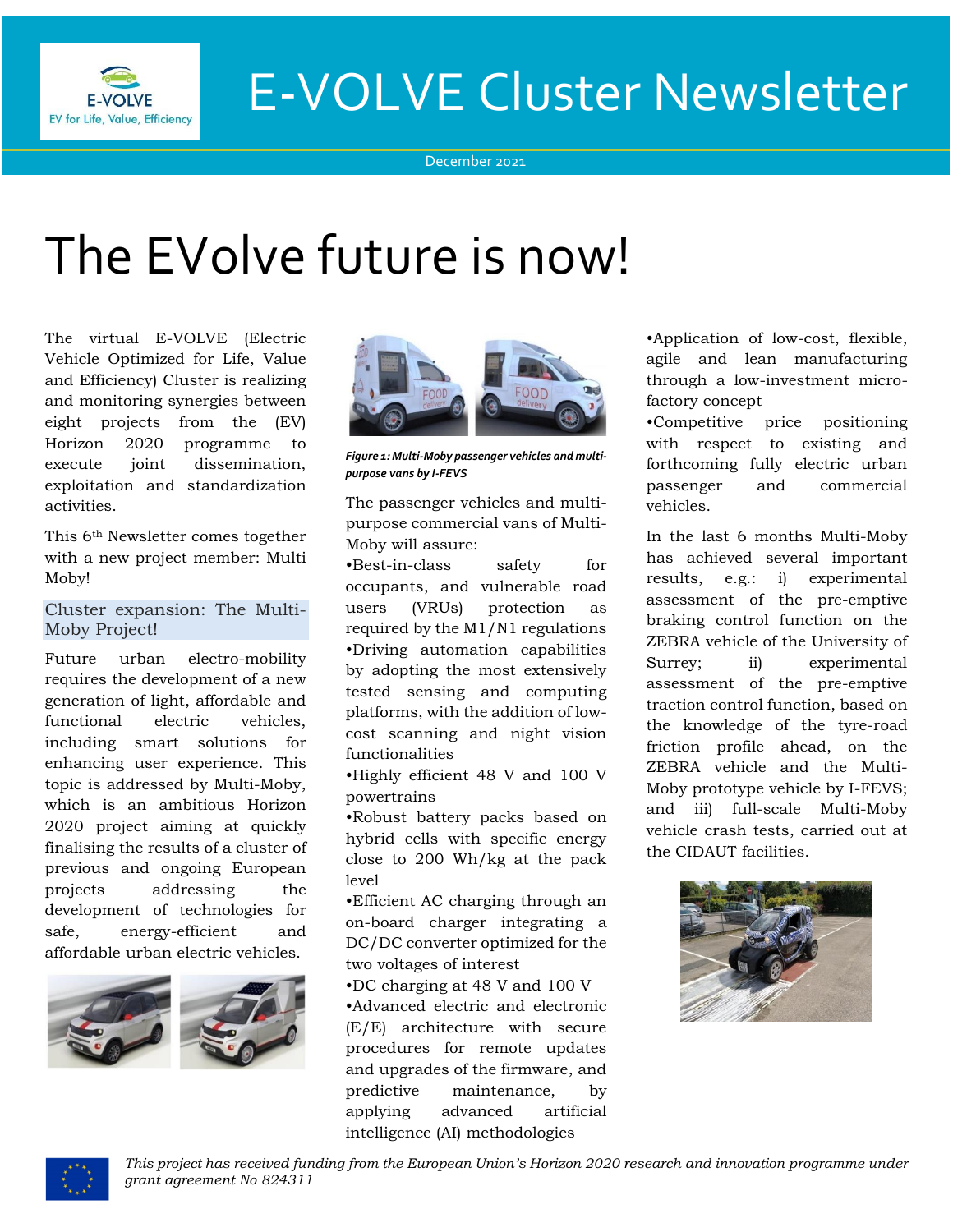



*Figure 2: ZEBRA (a) and TELL/Multi-Moby (b) demonstrator vehicles during traction control tests with suddenly varying tyre-road friction conditions, while using the V2X-enabled preemptive traction controller.*

Below, an example of proof-ofconcept experimental traction control test results on the Multi-Moby demonstrator vehicle by I-FEVS, in terms of profiles of the tyre-road friction level, front motor torque demand and actual torque, vehicle and front wheel speeds, and tyre slip ratios: comparison of the vehicle without traction control ('Passive'), the vehicle with a state-of-the-art non-pre-emptive nonlinear model predictive traction controller ('NMPC'), and the vehicle with the proposed pre-emptive traction controller ('Pre-NMPC') benefitting from V2X information.



*Figure 3: proof-of-concept experimental traction control test results*

For more information:

- ➢ Visit our project web page: **https://www.multi-moby.eu/**
- ➢ Follow us on Twitter: **@MobyMulti**

Learn more about [Multi-Moby.](https://www.h2020-evolvecluster.eu/multi-moby-h2020-project)

# **The Project Members**

ACHILES, SELFIE, FITGEN, CEVOLVER, SYS2WHEEL, EVC1000, TELL and MULTI-MOBY are the members of the E-VOLVE Cluster.

Interested in learning more about our Cluster members? Visit our [website!](https://www.h2020-evolvecluster.eu/project-members)

#### **PROJECT NEWS**

#### ACHILES: Testing plan to validate demonstrator

The ACHILES vehicle has been equipped with a newly designed edrive (Elaphe) with high heat dissipation ability and novel lightweight wheel brake prototypes and fluid-free brake actuators (Continental). The modular ACHILES centralized computer platform with multi-host approach and deterministic ethernet switch (TTTech) was also finalized into the full vehicle. All subsystems have been tested and the physical integration into the prototype is being finalized (Tecnalia).

Tests have been carried out at several partners' premises and the results show that the ACHILES vehicle is 19 kg lighter than the baseline Q2 BEV.



*Figure 4: Electric motor pair coupled with off-theshelf inverters with newly developed software to support "out of phase" braking.*

The ACHILES design also contributed to emission reduction (60% reduction of particles with 2.5 μm diameter and 72 reduction of particles with 10 μm diameter),

when compared to the baseline vehicle. Furthermore, it was proved by tests that the developed novel chassis control, combined with the brakes and drivetrain leads to enhanced safety (e.g. in the event of failure of wheel break or during lane change).



*Figure 5: ACHILES brake system* Learn more about [ACHILES.](https://www.h2020-achiles.eu/)

# TELL: Prototype and vehicle controller testing

The TELL project addresses the optimisation and large-scale manufacturing of low and medium voltage electric powertrain solutions, with focus on high efficiency, compact packaging and low cost. Three main applications are targeted: i) Small-to-medium segment electric cars; ii) Hybrid electric cars with a low voltage add-on electric propulsion system; iii) The lightweight urban mobility sector, e.g., electric quadricycles. In the last 6 months TELL has achieved several important results, e.g.,: i) installation and testing of the VALEO 48V system using Si Mosfets on the TELL vehicle demonstrators and development of power module based on GaN transistors; ii) installation and testing of the DANA TM4 Medium-Voltage (100Vdc) powertrain including an innovative inverter and a novel synchronous reluctance electric motor assisted by permanent magnets; iii) energy efficiency experimental testing of the TELL vehicles designed and

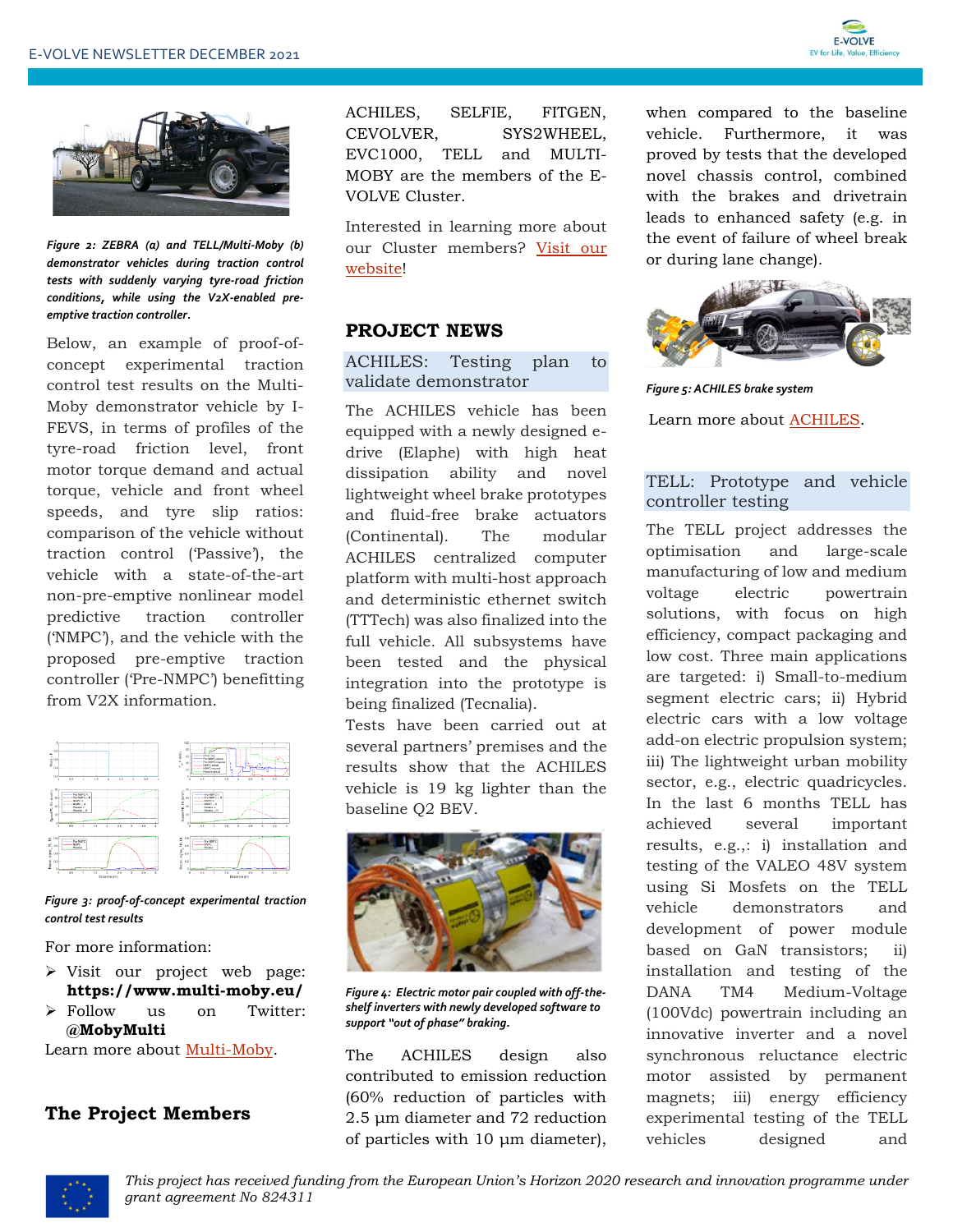

manufactured by I-FEVS, including the different powertrain solutions, and completed by the Infineon chips and sensors; iv) experimental testing of the stateof-the-art vehicle dynamics control strategies (including pre-emptive traction control and axle torque vectoring) developed by University of Surrey.



*Figure 6: VALEO 48V system for special purpose urban electric vehicles and mild hybrids up to 35kW*



*Figure 7: VALEO inverter including: (left) Power circuit based on Si Mosfets and (right) Power circuit based on GaN transistors*



*Figure 8: DANA TM4 highly efficient and cost effective medium-voltage (100Vdc) power train integrated in the TELL vehicle*



*Figure 9: Energy efficency testing of the TELL vehicle on the rolling road at I-FEVS*



*Figure 10: Testing of the state-of-the-art vehicle dynamics controllers developed by University of Surrey*

For more information:

- ➢ Visit our project web page: **https://horizon2020-tell.eu/**
- ➢ Follow us on our LinkedIn page: **www.linkedin.com/company /eu-project-tell**
- ➢ Follow us on Twitter: **@eu\_tell**

Lean more about [TELL](https://www.h2020-evolvecluster.eu/tell-h2020-project)

#### SYS2WHEEL

SYS2WHEEL is about to finish the 2nd year of the pandemic and it became evident in Spring that some delays could not be recovered anymore. This led the consortium to asking the commission for a prolongation of 9 months, which was excepted. Thus, the SYS2WHEEL project will now last until September 30th, 2022.

Despite all difficulties SYS2WHEEL made good progress in advanced vehicle control – or more precisely advanced torque vectoring and hitch angle control that has been presented at the AEIT online conference 17th-19th November 2021.

The N1-category demonstrator vehicle with integrated in-wheel system and special dampers that allow increased space for cargo and/or battery will be finalized end sent to Spain for independent testing beginning of 2022.

The e-axle for the N2-category vehicle has been assembled in Summer 2021 for integration into the demonstrator vehicle. Tests on this vehicle are foreseen during the summer months of 2022.



*Figure 11: The e-axle for the N2-category vehicle*

Learn more about [SYS2WHEEL.](https://sys2wheel.eu/)

#### SELFIE: Prototyping of the battery pack

The project is approaching the completion of its 3rd year of research. One of the upcoming milestones of the project is the finalization of the prototyping of all the components of the battery pack by end of 2021. The manufacturing of the battery housing has been already completed (Figure 1). The walls of the housing consist of a lightweight sandwich structure with foam core and carbon fibre/epoxy face sheets. This

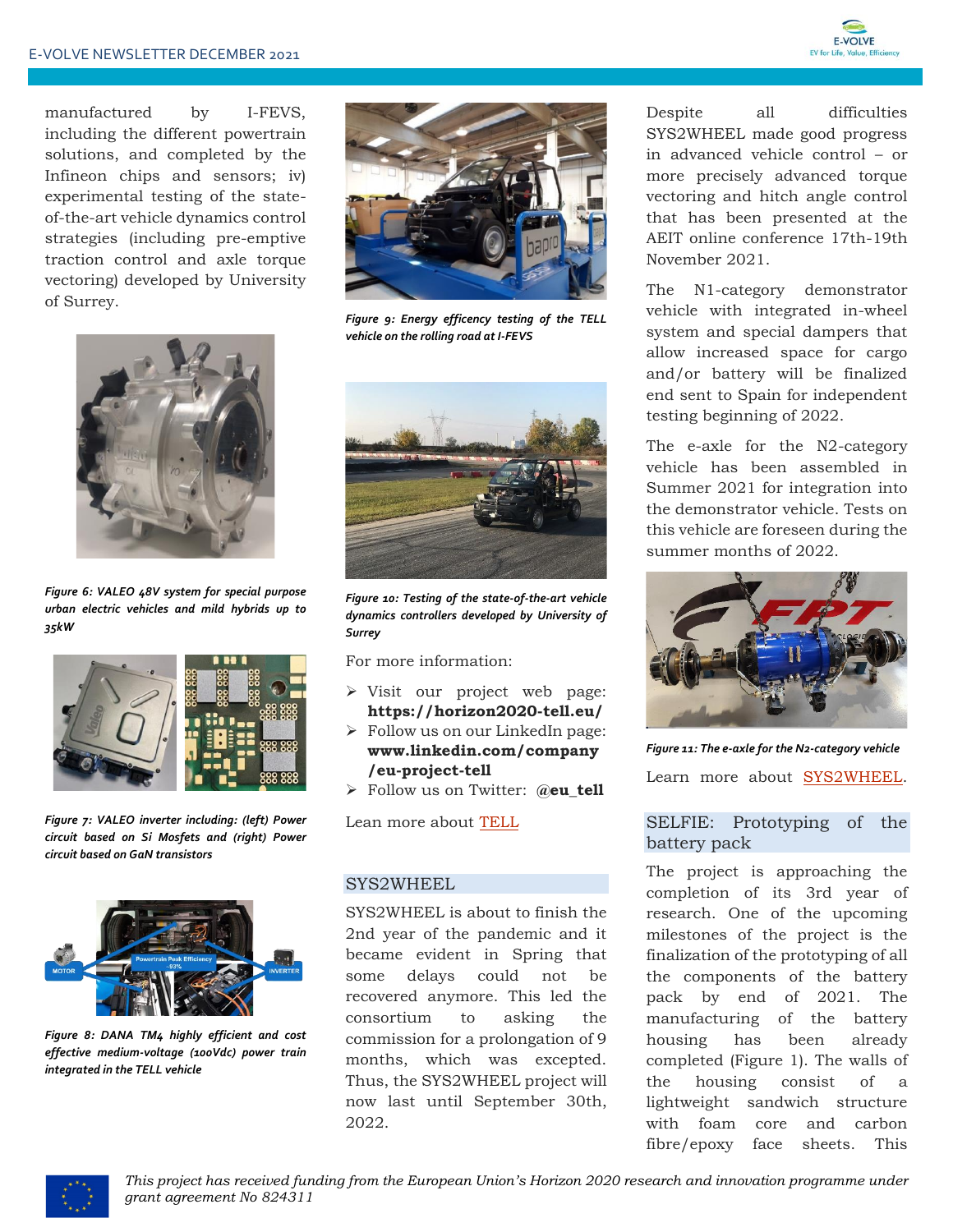sandwich structure provides maximum stiffness and excellent thermal insulation properties. All the components will be shipped to IMECAR where the battery pack will be assembled, followed by the integration of the battery pack in the demonstrator vehicle (Fiat Doblo).



*Figure 12: Large and small box of the battery housing*

Meanwhile, an experimental setup was designed and developed by VUB to investigate the thermal performance of the battery module at lab level. The initial results show that the developed battery module for SELFIE project application provides efficient thermal management and maintains the battery operating temperature in optimum range as expected. Further experimental results along with numerical simulations are expected to provide deeper insights.

• Read here about "foxBMS": the most advanced open source Battery Management System (BMS) platform developed by Fraunhofer IISB within SELFIE project.

Learn more about [SELFIE.](https://eu-project-selfie.eu/)

# H2020 FITGEN project midterm results

FITGEN aims at developing a functionally integrated e-axle ready for implementation in third

generation electric vehicles. It is delivered at TRL and MRL 7 in all its components and demonstrated on an electric vehicle platform designed for the European market (A-segment reference platform). At present (November 2021, project month #35), the e-axle components (i.e. e-motor, inverter, DC/DC converter and transmission) are designed, prototyped and assembled, and are undergoing a testing campaign to characterize the performance KPIs before proceeding with e-axle integration on the demonstrator vehicle (i.e. FIAT 500-electric). Earliest results indicate that the motor is capable of 5.2 kW/kg at 23,000 rpm of maximum rotational speed (27,600 rpm of sustained overspeed), while the inverter is capable of 26 kW/litre, exceeding the initial targets of the project. A picture of the e-axle in reported below.



*Figure 13: FITGEN e-axle2021).*

Learn more about [FITGEN.](https://www.fitgen-project.eu/)

# EVC1000: EVC1000 presented at SAE and FISITA congresses

EVC 1000 has been up to many dissemination activities in the past few months. One of the most remarkable events was the participation in the common session organised at SAE 2021, the International Congress & Exposition of Automotive Design Engineering where companies and

organization of the automotive world meet.

Along with SAE, EVC1000 was also presented at the FISITA world congress, the forum where industry experts, engineers, and executives exchange ideas and discuss the trends that drive the automotive industry forward. EVC1000 was presented in a session co-moderated by Eric Armengaud from AVL and Valentin Ivanov from Automotive Engineering Group at TU Ilmenau, together with Sebastian Gramstat from AUDI AG, Christof Schernus from FEV Group, Aldo Sorniotti from University of Surrey, and Michele De Gennaro from AIT Austrian Institute of Technology GmbH. The topic of the discussion was the outcomes of research programs on innovative components for the next generation of electrified vehicles.

Although EVC1000 is now sailing towards the end of its activities, a new event has already been scheduled for the next spring. Our team is in fact preparing to participate in the next SAE World 2022 congress taking place in April 2022.



*Figure 14: H2020 EVC1000 video*

Learn more about **EVC1000**.

CEVOLVER: Investigating a new A-class vehicle in relation to fastcharging